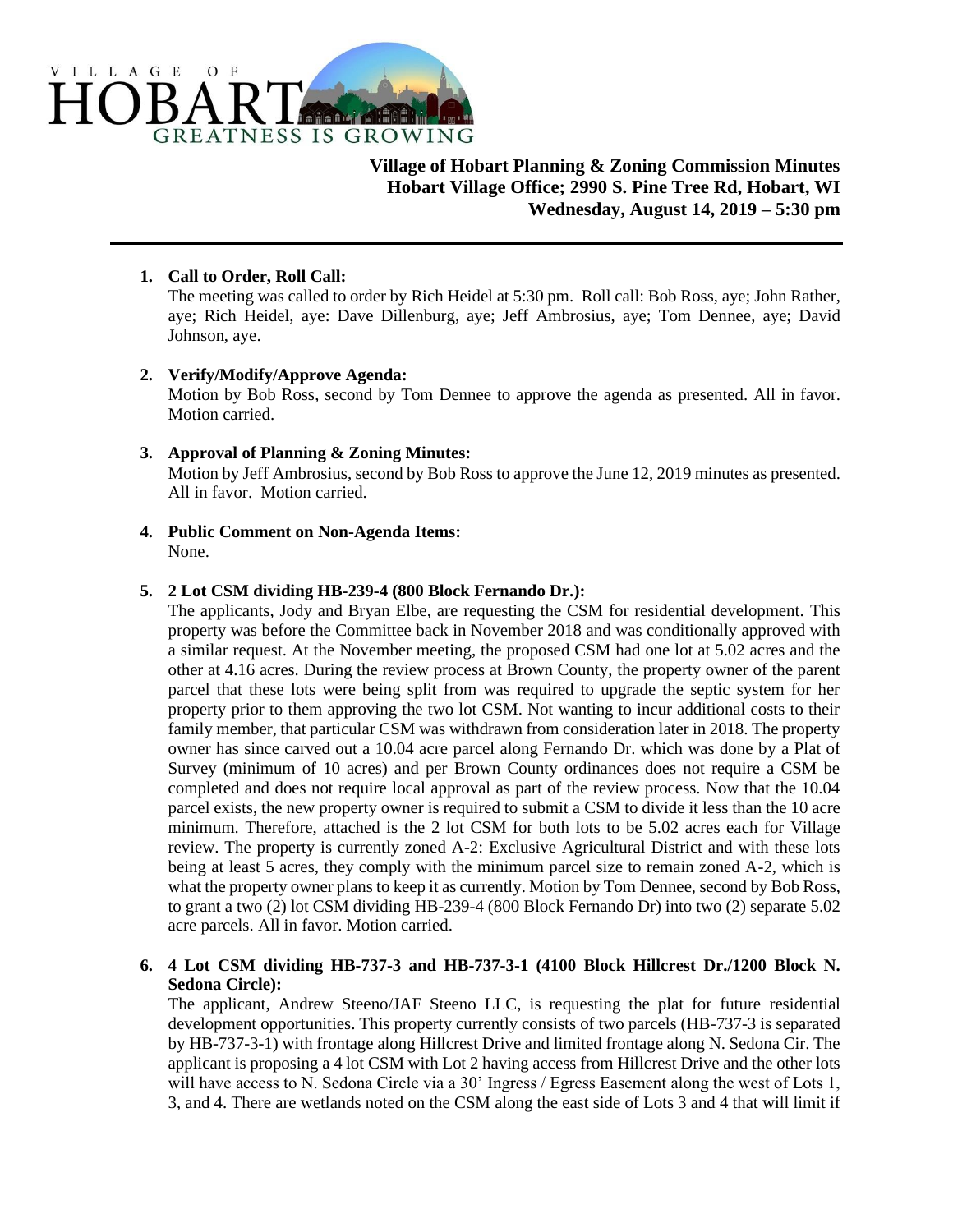not restrict access from Hillcrest for those two lots. This property is currently zoned R-1: Residential District and municipal sewer and water are available, it just needs to be brought into the property. All four proposed lots comply with the Village requirements for lot size for this zoning district. Motion by Rich Heidel, second by David Johnson, to grant a four (4) lot CAM dividing HB-737-3 and HB-737-3-1 into four (4) separate lots with the condition that a \$600.00 parkland dedication fee be paid. All in favor. Motion carried.

# **7. 2 Lot CSM dividing HB-2681 (750 Centerline Drive):**

The Village owns a 9.458 acre parcel along the north side of Centerline Dr. and is proposing a 2 lot CSM to create a separate 2.383 acre parcel for the newly constructed water tower on Lot 2 and have Lot 1 of 7.075 acres available for future development. Both lots comply with the Village requirements for the PDD #1 zoning district. (Applicant: Village of Hobart). Motion by Tom Dennee, second by Jeff Ambrosius, to grant a two (2) lot CSM diving HB-2681 (750 Centerline Drive) into two (2) separate lots. All in favor. Motion carried.

## **8. 2 Lot CSM dividing HB-904 (2787 Packerland Drive):**

The Village of Ashwaubenon has been working with the current property owners (James and Sharon Schlumpf) to purchase the rear portion of the parcel to construct a region storm water pond. This proposed CSM would create Outlot 1 of 2.219 acres adjacent to the stream to the rear of the property for the future pond. Additionally, this CSM creates a 12' Ingress / Egress Easement along the north property line to service/maintain the pond structure. In talking with the Village Engineer for the Village of Ashwaubenon, he had informed Staff that the pond would be designed to incorporate any future development that may occur on the newly created Lot 1. This would help maximize the buildable area within such a development since it would not require their own onsite storage of storm water. Motion by Dave Dillenburg, second by Bob Ross, to grant a two (2) lot CSM dividing HB-904 (2787 Packerland Drive) into two (2) separate lots as presented. All in favor. Motion carried.

### **9. Rezoning of HB-1491-F-46 (4660 Wedgestone Court):**

The 4.159 acre parcel is proposed to be split in the future into separate parcels and the R-2 zoning does allow for a percentage of parcels within a subdivision to be less than the 2.5 acre minimum. The current zoning of ER also requires the 2.5 acre minimum, but does not allow for any exceptions. The possible split of the parcel is not part of this request as this is only reviewing the rezoning at this time. When this this 12 lot subdivision was approved, three of the lots were zoned ER while the other 9 lots were zoned R-2 so this request would be consistent with other properties already zoned R-2 in the neighborhood. Motion by Rich Heidel, second by Tom Dennee, to grant the rezoning of HB-1491-F-46 (4660 Wedgestone Court) from ER - Estate Residential to R-2 - Residential District as presented. All in favor. Motion carried.

# **10. CUP for Accessory Building on HB-84-1 (860 Florist Drive):**

The current property owners are proposing to remove their existing detached accessory building do to its poor structural condition and replace it with a new structure. The existing structure is 768 square feet  $(24'x32')$  and the proposed building would be 1,152 square feet  $(32'x36')$ . Based on the square footage of the lot, this property is limited to 864 square feet of accessory building, therefore the property owner is requesting review of a Conditional Use Permit to increase the size of the proposed building. The existing residential dwelling on this property does not have an attached garage, so this proposed accessory building would serve as both the vehicle garage as well as an accessory building. Motion by Rich Heidel, second by Bob Ross, to grant a conditional use permit to build a 1,152 square foot accessory building at HB-84-1 (860 Florist Drive) with the condition that all four (4) building elevations are constructed of materials similar to those on the existing residential dwelling. All in favor. Motion carried.